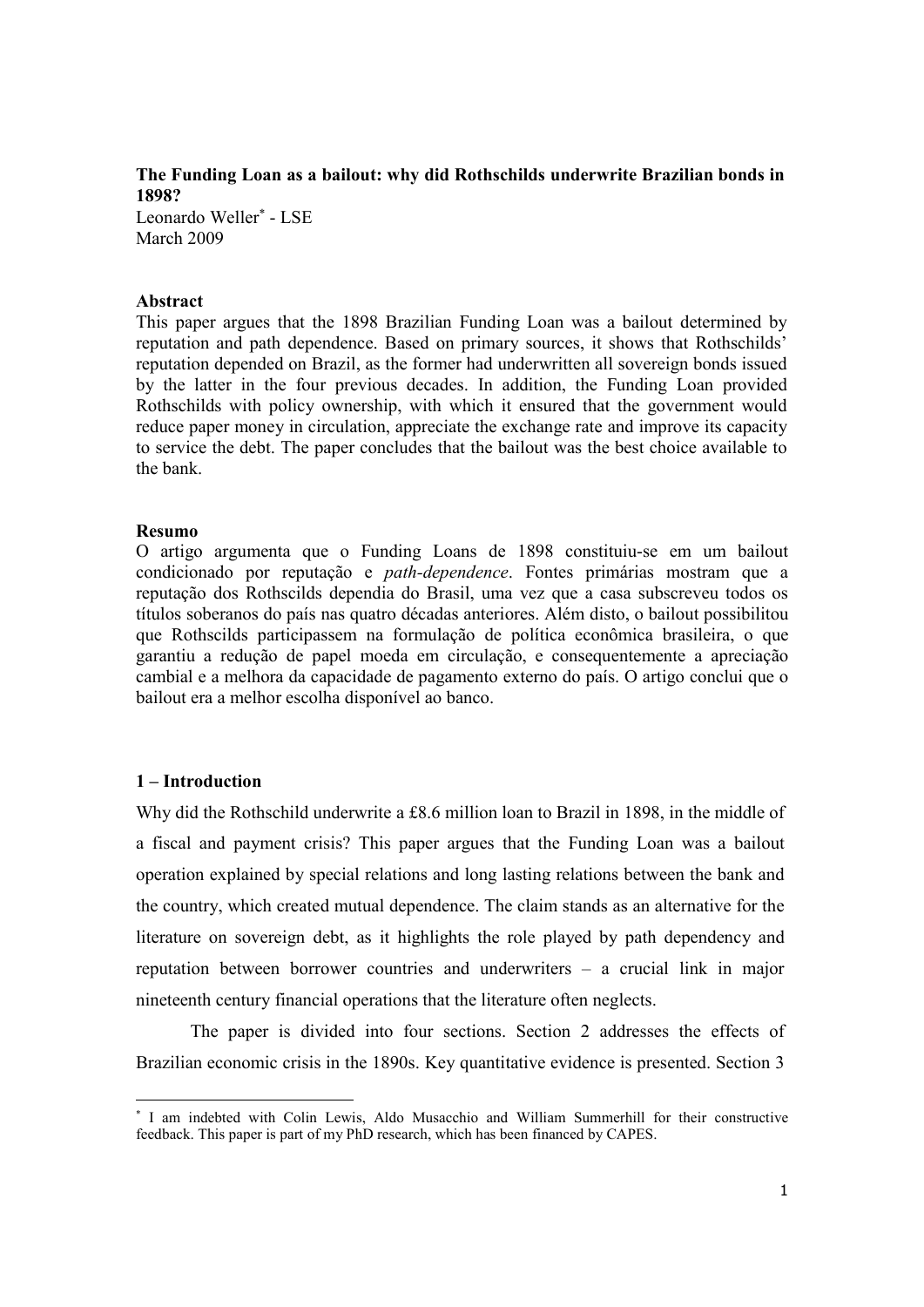uses qualitative material in order to assesses the mutual dependence between the Rothschild and Brazil. Section 4 concludes the paper by proposing an underwriterborrower game based on this case study.

### **2 – Spreads, sovereign bailout and Brazilian crisis of the 1890s**

The literature on sovereign debt presents a set of factors on which creditors infer the risk of default on sovereign bonds. Most studies assume that countries will default if the benefit of doing so (not paying services) is greater than the cost of defaulting (future lack of foreign borrowing). If a country faces increasing benefit of defaulting vis-à-vis its cost, her sovereign bonds will be considered riskier on the secondary market, and therefore their prices will be depreciated. As a consequence, risky bonds pay high spread rates, which is known as the risk premium condition.<sup>1</sup> This section shows why that this was the case with Brazilian bonds in the 1890s.

The literature The cost and benefit of default depend on a series of macroeconomic fundamentals, political institutions and conditions in world liquidity. Macroeconomic fundamentals are often the most commonly presented factors on creditworthiness. The larger is the sovereign debt stock vis-à-vis tax revenue and exports - respectively given by *SD/T* and *SD/X* - the heavier is the burden of servicing the debt, and therefore the greater is the benefit of defaulting.<sup>2</sup> Exchange rate plays a crucial role in *SD/T*, as taxes are collected in domestic currency and sovereign debt is denominated in foreign currency. Therefore, currency depreciation makes a default more likely.<sup>3</sup>

Moreover, countries that borrow to invest in productive infrastructure or to convert their debt into bonds quoted at better conditions improve future fiscal results. This is not the case when borrowers use loans to finance fiscal deficits or warfare.<sup>4</sup> On the other hand, governments in politically unstable countries are likely to borrow too much in order to finance military expenditure. If the enemy's victory is certain, the cost of default is zero and service will not be paid.<sup>5</sup>

<sup>1&</sup>lt;br><sup>1</sup> See, for instance Eichengreen, (1991, pp. 149-69), and Bulow and Rogoff (1989, p. 10).

 $2$  Flandreau and Zumer (2004, pp. 31-39).

<sup>&</sup>lt;sup>3</sup> That I the reason why the adoption of the Gold Standard has been presented a "seal of approval" by Bordo and Rockoff (1996). See also Obstfield (1986).

<sup>4</sup> Fishlow (1995, pp. 37-40).

<sup>&</sup>lt;sup>5</sup> For the nineteenth century Latin American case, see Taylor (2003. pp. 7, 8).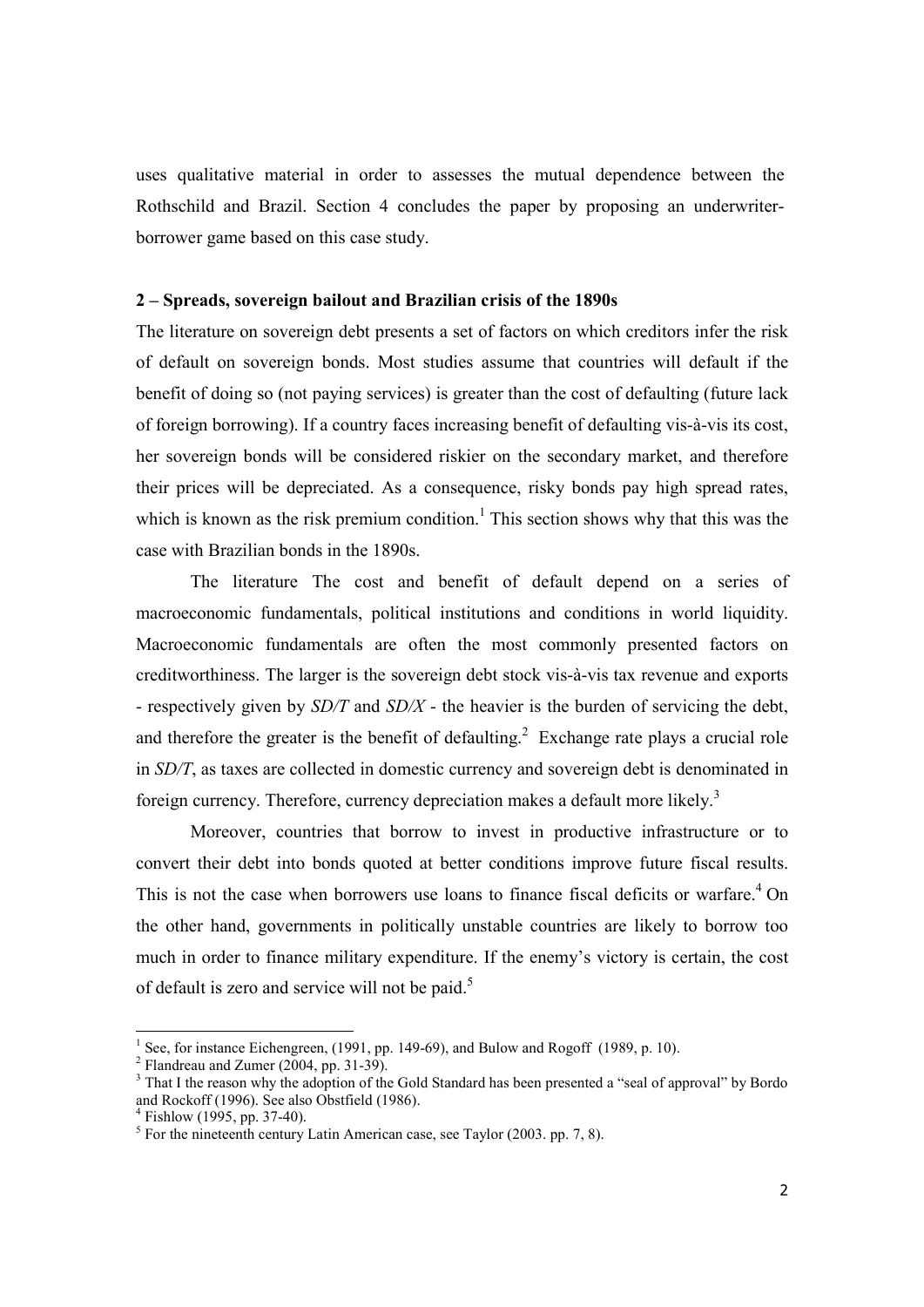Finally, world financial crises may increase the perception of risk on all net borrowing countries, which makes investors more likely to invest in safe securities, often public bonds issued by rich countries. With less liquidity on international markets, countries are less likely to borrow abroad, which reduces the cost of defaulting. <sup>6</sup>

The historical analysis proposed in this paper may start on the last point above. Fallowing an Argentinean default in 1890, the Baring crises caused a great fall in world liquidity, which has been referred to as the first global financial crisis ever.<sup>7</sup> For being a net capital importer such as Argentina, one would expect that the spread on bonds issued by Brazil would increase in the period, regardless of what happened within the country.<sup>8</sup> The paper argues, however, that economic and political crises caused within Brazil after the 1889 Republic Proclamation are enough to explain the perception of risk the market had on the Brazilian bonds. In other words, this section shows that Brazil was expected to default in 1898 because of domestic factors, even though she had the best record on debt servicing in Latin America.<sup>9</sup>

The politics of the first republican decade were dominated by disputes between the army and coffee growers from São Paulo over centralization of power in the hands of the president, which was defended by the former and opposed by the latter. The militaries imposed two authoritarian administrations, from 1889 to 1894, after which the *paulista*  Prudente de Morais became president. The election inaugurated a civil regime that lasted for thirty five years, during which the coffee sector was politically dominant. The Morais administration, however, faced violent opposition from the army and popular urban sectors, mainly in Rio de Janeiro, which explains military indiscipline, urban riots and attempted assassination of the president, in 1897. In parallel, the government fought rebels in two costly and bloody civil wars: the Federalist Revolution, in the extreme south, and the Canudos War, in the northeast. $10$ 

Matters were also dire in relation to macroeconomic fundamentals. The first republican administration granted emission rights to different banks throughout the

 $6$  Fishlow (1995).

<sup>&</sup>lt;sup>7</sup> See Flandreau and Zumer (2004).

 $8$  Although this point can be accepted as a hypothesis, Mauro et al (2006) reject it, as their statistical test did not show such financial contagion significant in the first era of globalization.

<sup>&</sup>lt;sup>9</sup> For an overview on Brazil's sovereign debt, see Abreu (2006), and Summerhill, forthcoming.

 $^{10}$  Fausto (2002, pp. 249- 259).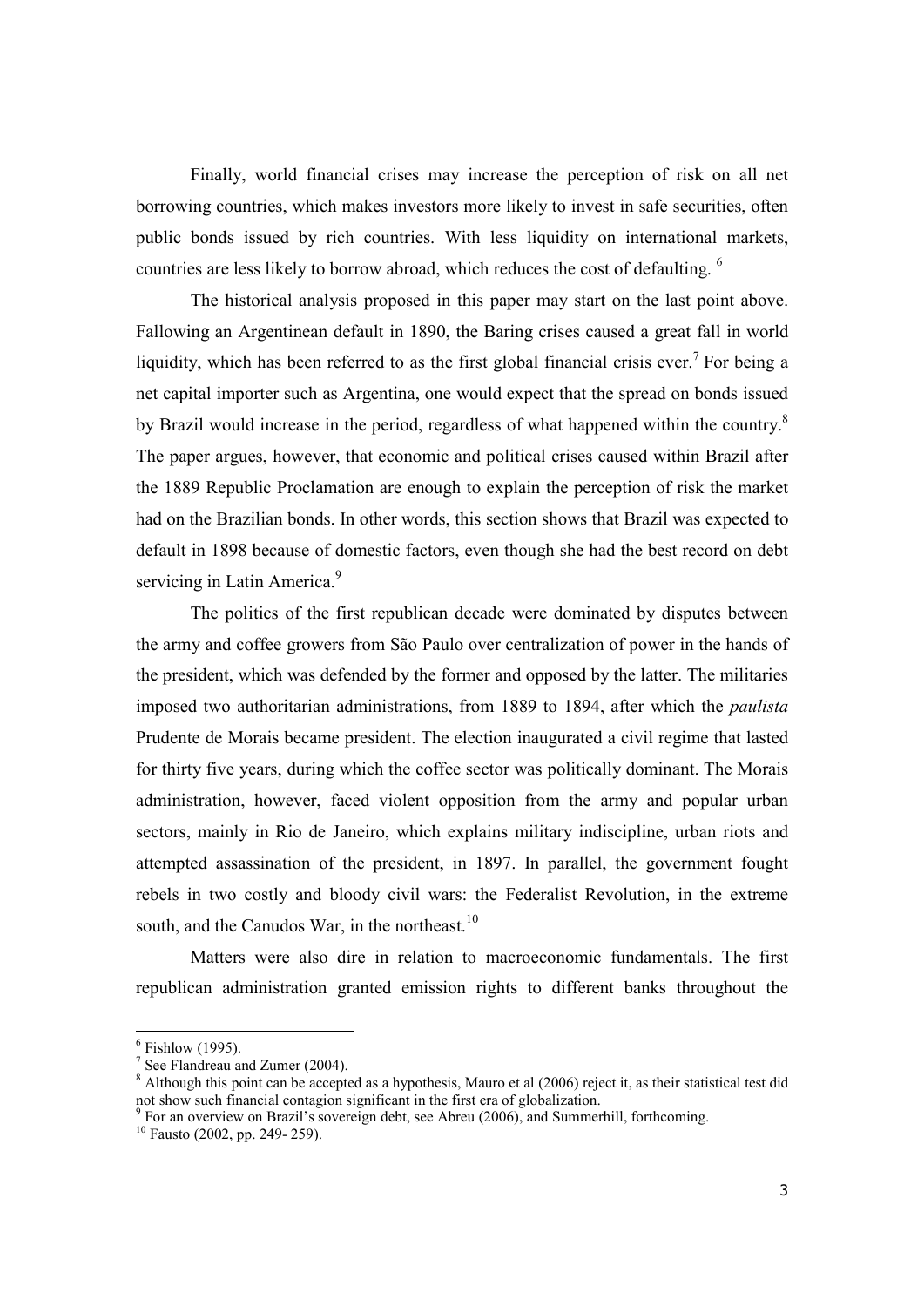country and, concomitantly, provided the system with liquidity in order to support those who lost slaves in the 1888 emancipation. The outcome was a financial boom culminating in a stock market crunch, in 1891. Monetary expansion was reduced but not controlled in the Morais administration, and, by  $1898$ ,  $M<sub>2</sub>$  was almost four times higher than in  $1889$ <sup>11</sup>. The exchange rate strongly depreciated as a consequence: by the time the Funding Loan was issued, in 1898, the *mil-réis* was almost four times weaker than in 1889, the last year of the monarchic regime.<sup>12</sup>

The exchange depreciation was caused by monetary expansion rather than external factors. That is so because trade surplus was not strongly compromised by the period's falling coffee prices, as reported in Chart 1 bellow. The exchange depreciation actually compensated low staple prices, maintaining profitability among coffee growers and stimulating production.<sup>13</sup>



Source: Estatísticas Históricas do Brasil, pp. 535-537.

 $11$  Estatísticas Históricas do Brasil (1987, pp. 535-537).

<sup>&</sup>lt;sup>12</sup> The exchange rate between *mil-réis* and pence decreased from 27.2, in 1889, to 7.20 pence in 1898. *Estatísticas Histórias do Brasil* (1990, pp 522-523).

<sup>&</sup>lt;sup>13</sup> See Peláez and Suzigan (1976, pp. 78-81) and Fritsch (1988, pp. 2-8).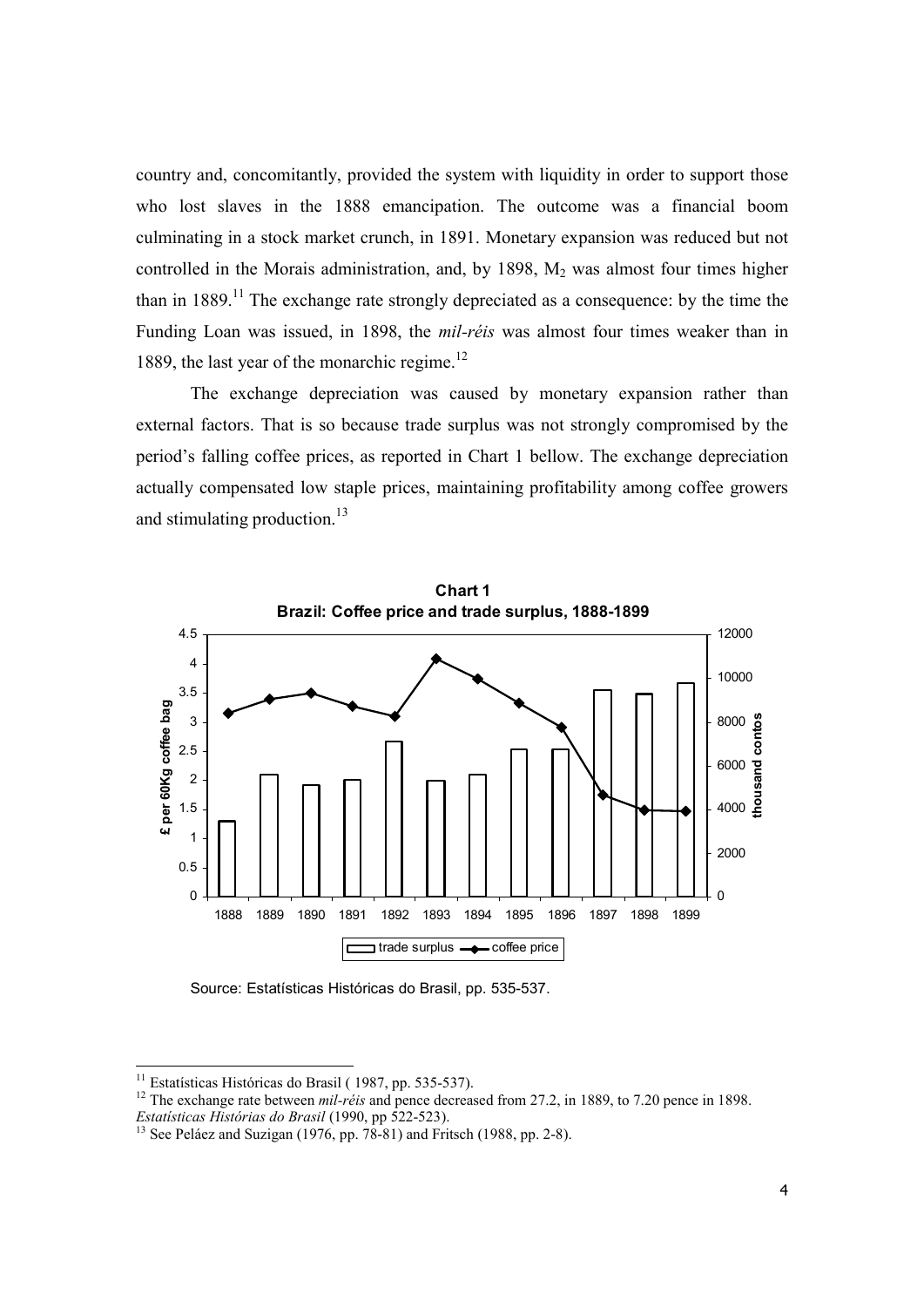In contrast, fiscal policy was extremely unsound in the 1890s. Warfare increased military expenditure from 27 thousands contos to 143 thousand contos (the equivalent of 18.20% and 38.35% of total federal expenditure) between 1888 and 1893, at the end of the Federalist Revolution. Although warfare expenditure decrease after the war in the South, it did not go back to the level of the 1880s.<sup>14</sup>

Moreover, in spite of high inflation the income from customs - the main source of federal government revenue – only doubled in nominal terms from 1888 to 1898. As a result, the share of customs collection in total revenue decreased from 72.02%, in 1888, to a low of  $46.65\%$  three years afterwards, after which it did not fully recover.<sup>15</sup> Such poor collection two main explanations: exchange depreciation compromise the increase in imports, which remained relatively constant in the decade;<sup>16</sup> and the 1891 republican constitution devolved export duties to the states.<sup>17</sup>

In order to finance recurrent fiscal deficits, Brazil borrowed around £11 million in London, in 1893 and 1895.<sup>18</sup> This contributed to the increase in sovereign debt stock, whilst the value of tax revenue in British pounds was drastically reduced by falling exchange rate. As a consequence, *SD/*T more than doubled in the decade, as reported in Chart 2. The only fundamentals that did not deteriorated (although it did not improved) was SD/X.

<sup>&</sup>lt;sup>14</sup> Balanço da Receita e Despesa do Imperio; and Balanço da Receita e Despesa da República, various years.

<sup>&</sup>lt;sup>15</sup> Ibiden.

<sup>16</sup> *Estatísticas Histórias do Brasil* (1990, pp. 569, 570).

<sup>&</sup>lt;sup>17</sup> Balanço da Receita e Despesa da República, various years.

<sup>&</sup>lt;sup>18</sup> See Franco, 1990, pp. 23-25; and Boucas (1955, pp. 91-94).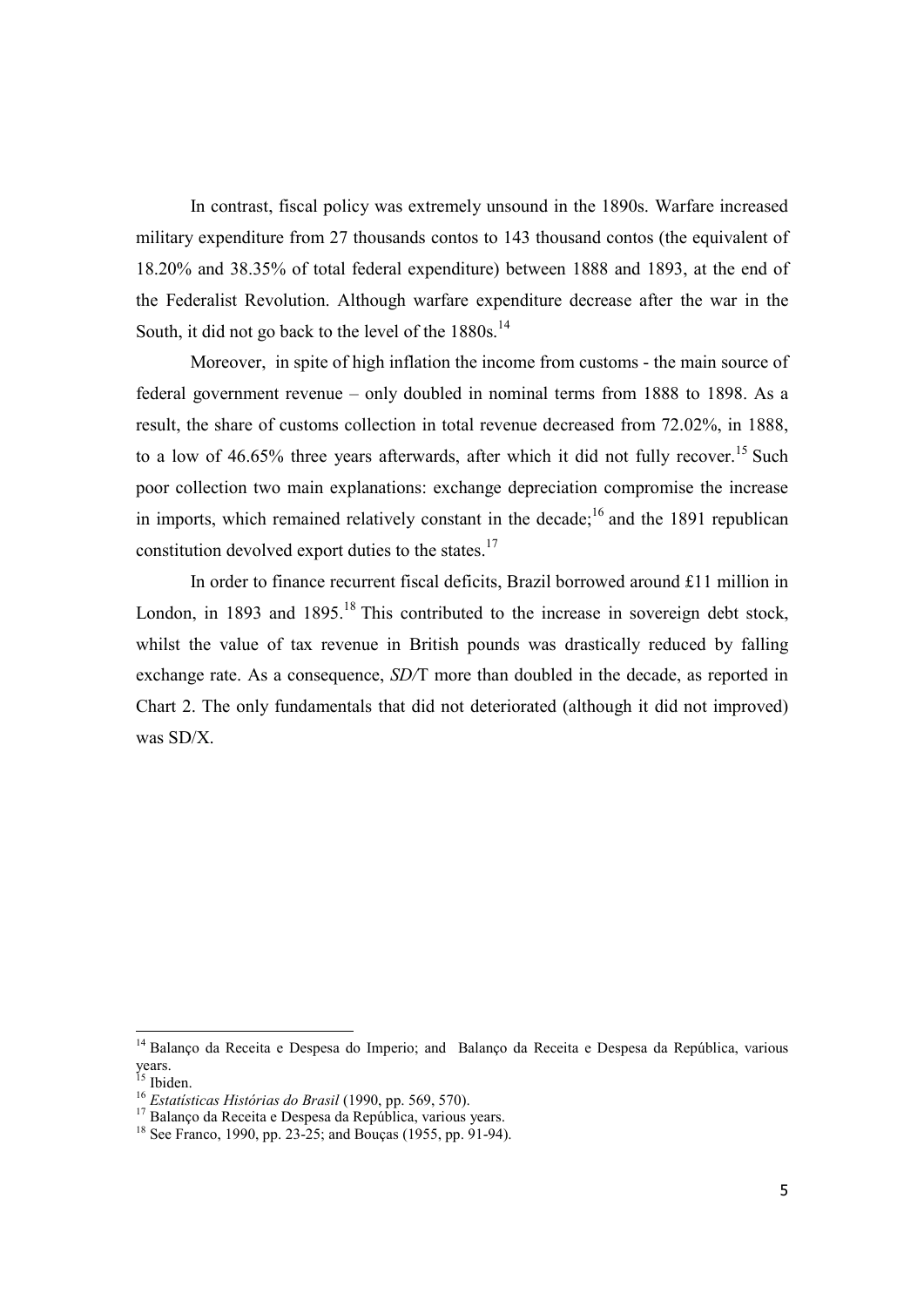

*Source: Bouças (1955); Estatísticas Histórias do Brasil (1987, pp. 570, 571).* 

In face of such policy misstatement, the British press informed readers that the worst was yet to come as long as Brazilian sovereign debt was concerned. For instance, *The Investor's Monthly Manual* expected a "*fin-de-siècle* expedient of a moratorium," for:

*"The Brazilian Government has got to the end of its tether, and (…) further borrowing upon a sufficient scale has become practically impossible."*<sup>19</sup>

Similarly, *The Investor's Review* reported that "the rate of exchange barometer (…) points straight to national insolvency."<sup>20</sup> Meanwhile, *The Economist* asserted that "the recent mails to hand from Brazil shows that default in the service of the foreign debt is regarded locally as only a matter of time."<sup>21</sup>

As expected, foreign bondholders responded to the crisis by adjusting the perception of risk on Brazilian bonds, whose prices quoted on the London Stock Exchange slumped in the 1890s. The average of spreads on such bonds, weighted for

<sup>&</sup>lt;sup>19</sup> *Investor's Monthly Manual*, vol. 28, n. 5 (31<sup>st</sup> May 1898), p. 225.

<sup>20</sup> *The Investor's Review (*29th of April, 1898), p. 599.

<sup>&</sup>lt;sup>21</sup> *The Economist*, p. 8, vol 56, Issue 2852,  $(23^{rd}$  of April, 1898), p. 8.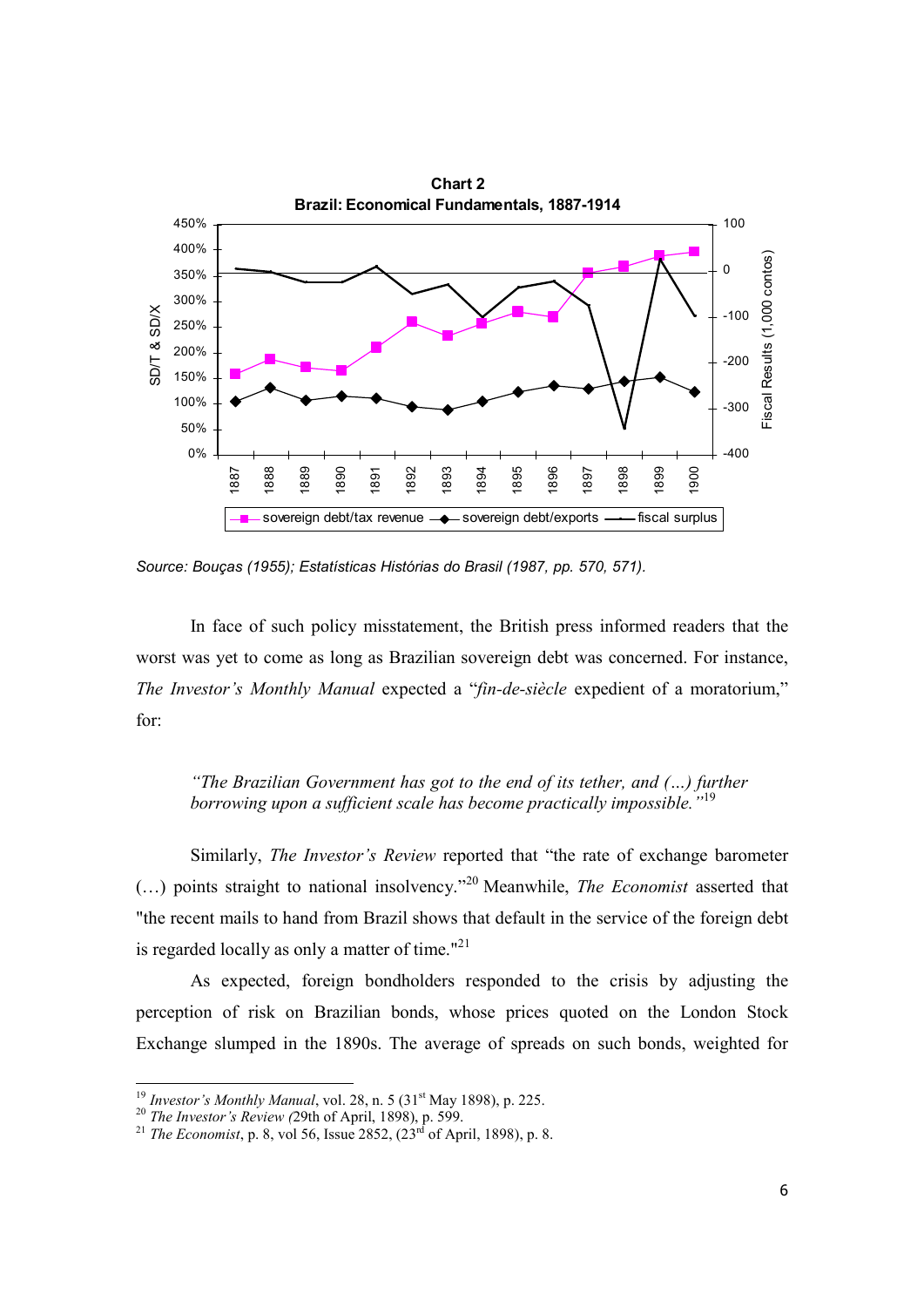their market capitalization, increased from around 1% in the 1880 to 6.47% in July 1898, the month the Funding Loan was issued.<sup>22</sup> The striking point, however, is the funding bonds were floated on the market at 2.53%: two times and a half lower than the average spread paid by old Brazilian bonds. This odd difference and the increase in spreads on Brazilian bonds in the first republican decade are showed in Chart 3 bellow. The spreads for loans are the ones arranged in their contracts, and therefore have been plotted in the months they were signed. The chart reports data for a wide period, from 1886 to 1914, which enables a long term analysis.

$$
\rho_{c,t} = \sum_{i=1}^{n} \left( \frac{Y_{i,t} K_{i,t}}{\sum_{i=1}^{n} K_{i,t}} \right) - B_t
$$

1

where:  $\rho \equiv$  spread in period *t*;

 $Y_i$  ≡ yield to maturity of the chosen representative bond *i* in period *t*;

 $B_i$  ≡ benchmark yield in period *t*.

 $K^i$  ≡ market capitalization of bond *i* in period *t*.

The series for yield to maturity has been calculated from the price of bonds quoted in the last day of each month, as quoted in *The Investor's Monthly Manual.* This methodology consists in an original contribution to the literature, for previous work, such as Tomz and White (2007) and Flandreau and Zumer (2004), calculate country's spreads from "representative bonds", which disregards peculiarities of different securities. Mauro *et. al* (2006) have improved such methodology by weighting bonds according to their market capitalization. However, these authors calculate spreads from coupon yield rather than yield to maturity, and therefore disregard differences in maturity term.

 $22$  The methodology used to calculate the average spread on Brazilian bonds is based on the following formula: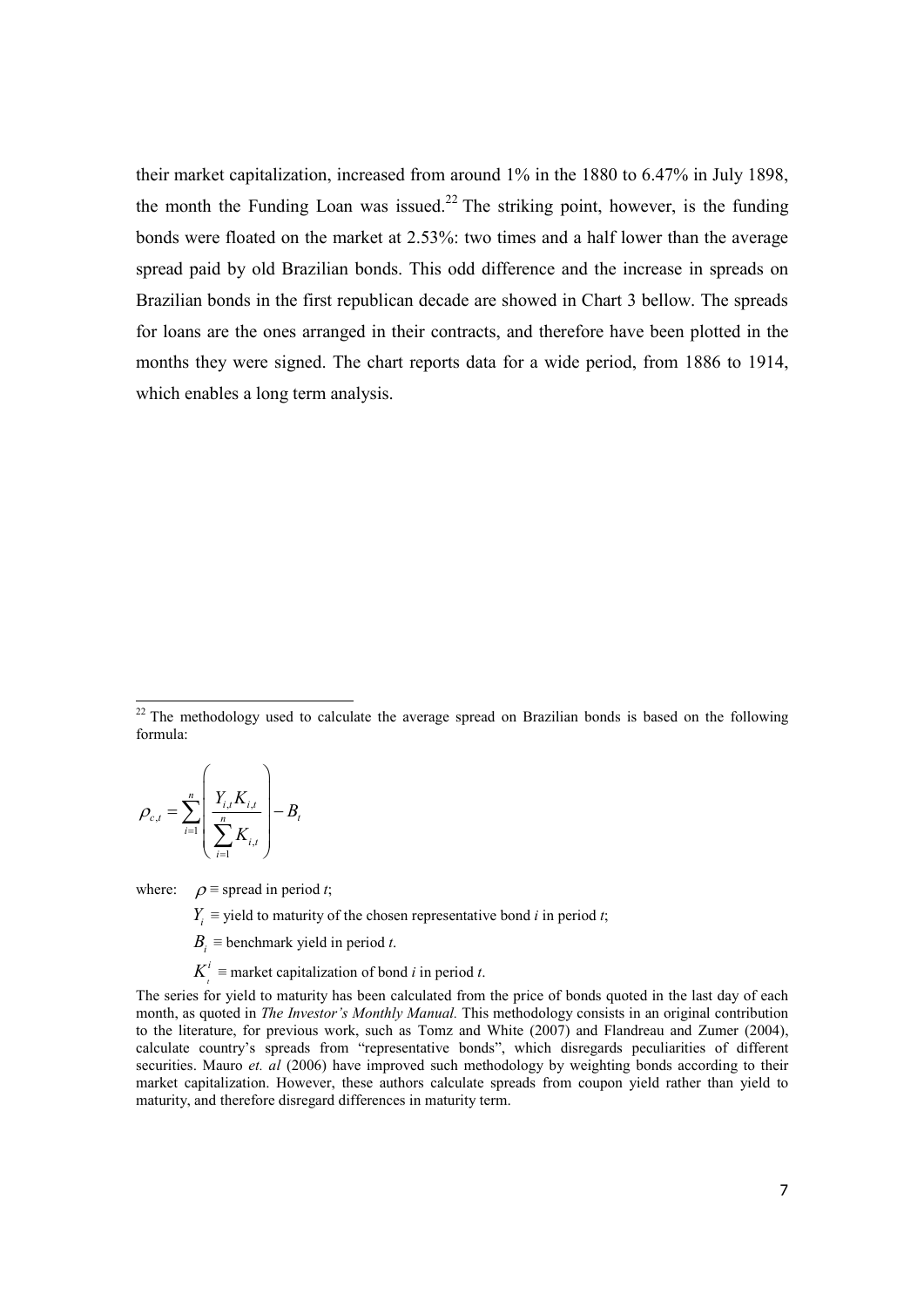

*Source*: *The Investor's Monthly Manual* 

The disproportionally low spread at which the Funding Loan was granted is in odds with the *Initial Public Option* condition. The condition proposes new bonds should be floated on the market at spreads higher than those paid by old bonds, which compensate the lower risk on old bonds, explained by seniority.<sup>23</sup> This explains why the spreads on seventeen out of the twenty loans granted to Brazil in the whole period are above the curve for average spread. The fact that the Funding Loan was arranged at such good conditions has only one reasonable explanation: Rothschild was keen to provide Brazil with money at more favourable rate in order to allow the country to pay services on the old bonds. In fact, the contract that arranged the operation specified that services were to be paid with funding bonds rather than cash until 1901.

Chart 2 also shows that the crises of the 1890s disturbed the long term trend on Brazilian spreads. In other words, the Funding Loan was granted in an uniquely bad period. This is confirmed by a structural brake test on the curve for average spread, which

 $2<sup>23</sup>$  Flandreau and Flores (2007, pp. 10, 11).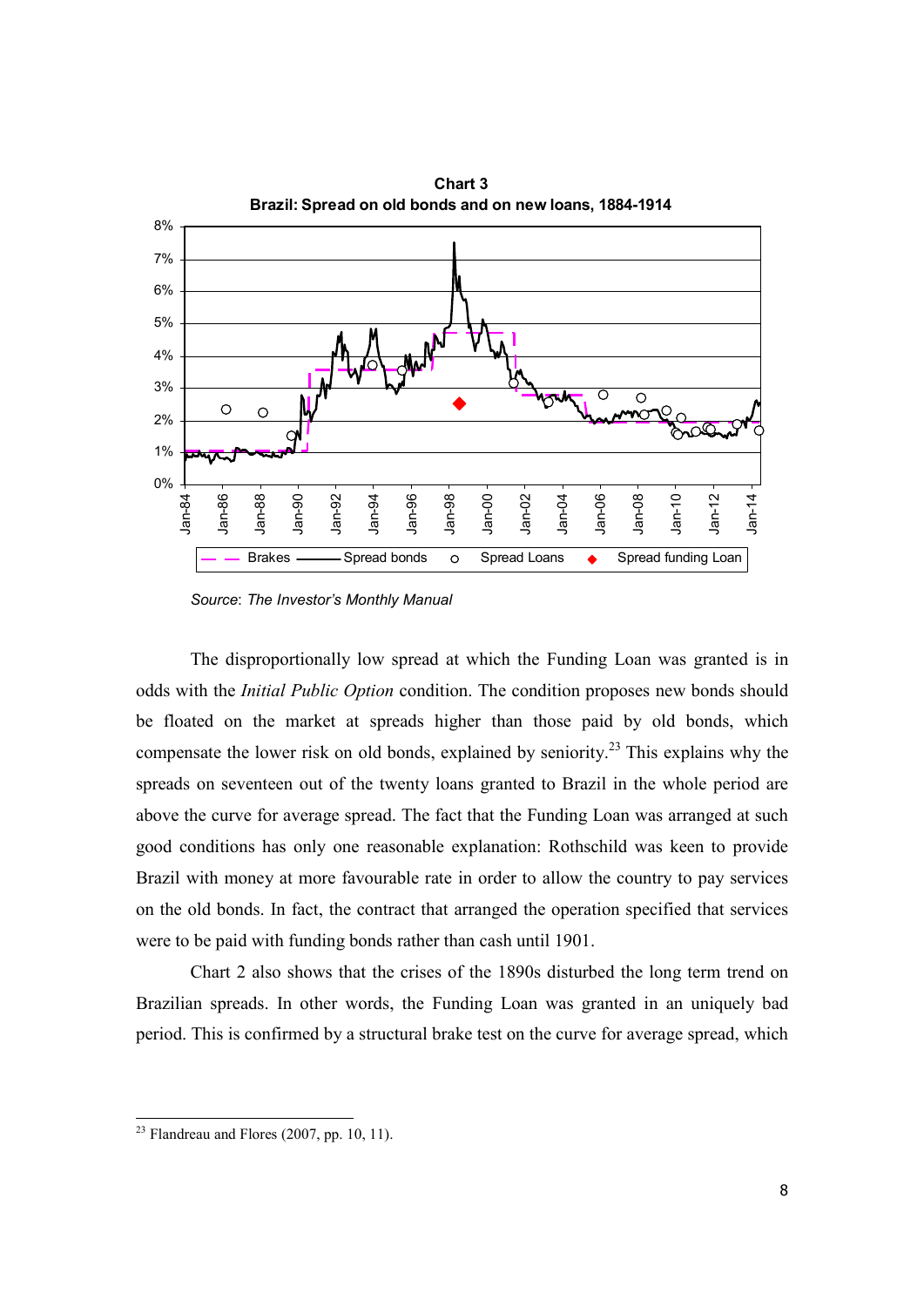reports two brakes just before and after the operation. This is presented in the chart by the dotted line, which reports the average spread between structural brakes. $24$ 

The fact that Rothschild underwrote the Funding Loan at disproportionally low spread when the risk of default on Brazilian bonds was at its long term highest has only one explanation: the bank was avoiding a default by bailing the country out. The following section provides qualitative evidence to support this bailout explanation.

# **3 – The Rothschild, Brazil and the Funding Loan**

Besides arranging generous lending, the Funding Loan's contract set important agreements on debt servicing and policymaking. It was agreed that the interest on all Brazilian bonds had to be paid with funding bonds until 1901, when the country would resume the payment with cash backed by a newly established 25% gold import duties. In addition, amortization on the new and old sovereign bonds was suspended until  $1911^{25}$ Therefore, the Funding Loan was not only issued at a rather low premium, it also arranged a relief in service payment and prevented a default on Brazil's sovereign debt. This section explains such an improbable operation based on the relations between the Rothschild and the Brazilian government.

The history of the English Rothschild's businesses in Brazil dates from early nineteenth century. After being involved in the then Portuguese diamond trade, the bank started to underwrite Brazil's bonds in 1825, three years after Independence. The Rothschild was appointed the government's financial agent in London in 1856, making it in charge of paying services and issuing sovereign loans. Such lending monopoly remained unchallenged until 1908.<sup>26</sup>

As the Rothschild became important for Brazil, so the country became important for the bank. Chart 4 shows that Brazil was amongst Rothschild's main three clients by the time the funding loan was granted. That is, a Brazilian default would damage the house's reputation as an underwriter in a level comparable to a Russian (or even an unthinkable British) default.

<sup>&</sup>lt;sup>24</sup> The structural brake test follows the methodology in Perron (1998). The brakes presented in the chart have been calculated using the LWZ test. The results from the BIC test is practically the same as the LWZ, with one extra brake for February 1910. For simplicity, this paper disregard this extra suggested brake.

<sup>&</sup>lt;sup>25</sup> Brasil, 1909, pp. 15, 20.

 $26$  Fergunson, 1998.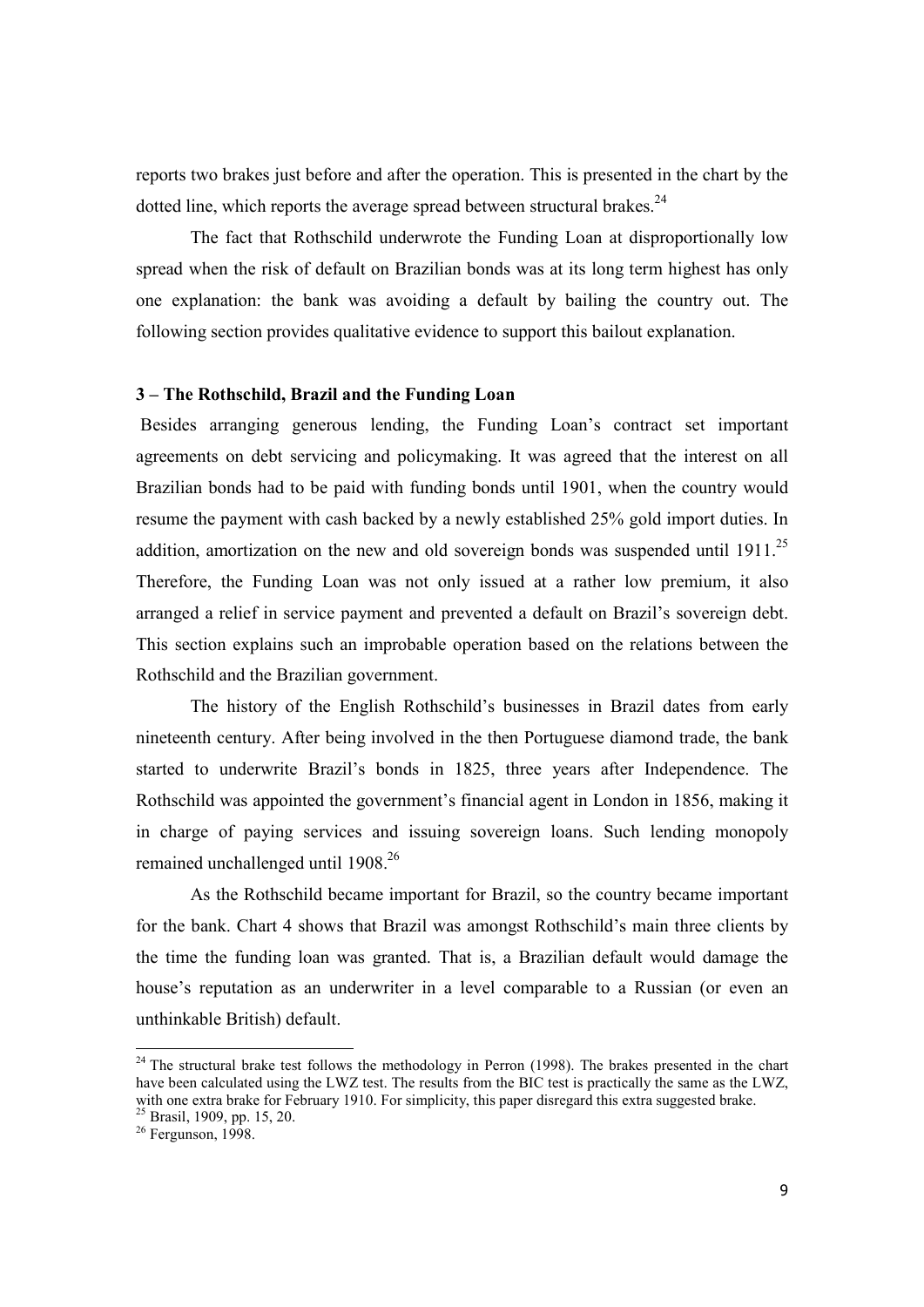

*Source: Source: Investor's Monthly Manual, n. 7, vol. 28, (30th July, 1898), pp. 396-397.* 

Besides being deep by the time the Funding Loan was granted, the relationship between the Rothschilds and Brazil was also old. It started in early nineteenth century, when the bank financed some diamond trade of what was then still a Portuguese colony. Rothschilds were among the first house to underwrite Brazilian bonds in 1820s, and in 1855 it was appointed the country's financial agent in Europe. Between that year and 1908, all sovereign bonds issued by such special client was underwritten by the bank. $27$ This long term relations appear clearly in the Chart 5 bellow, which reports all the securities underwritten by Rothschilds, alone or with other houses. Brazil holds between 5% and 10% of the total securities throughout the whole  $19<sup>th</sup>$  century.

<sup>1</sup>  $27$  Fergunson (1998).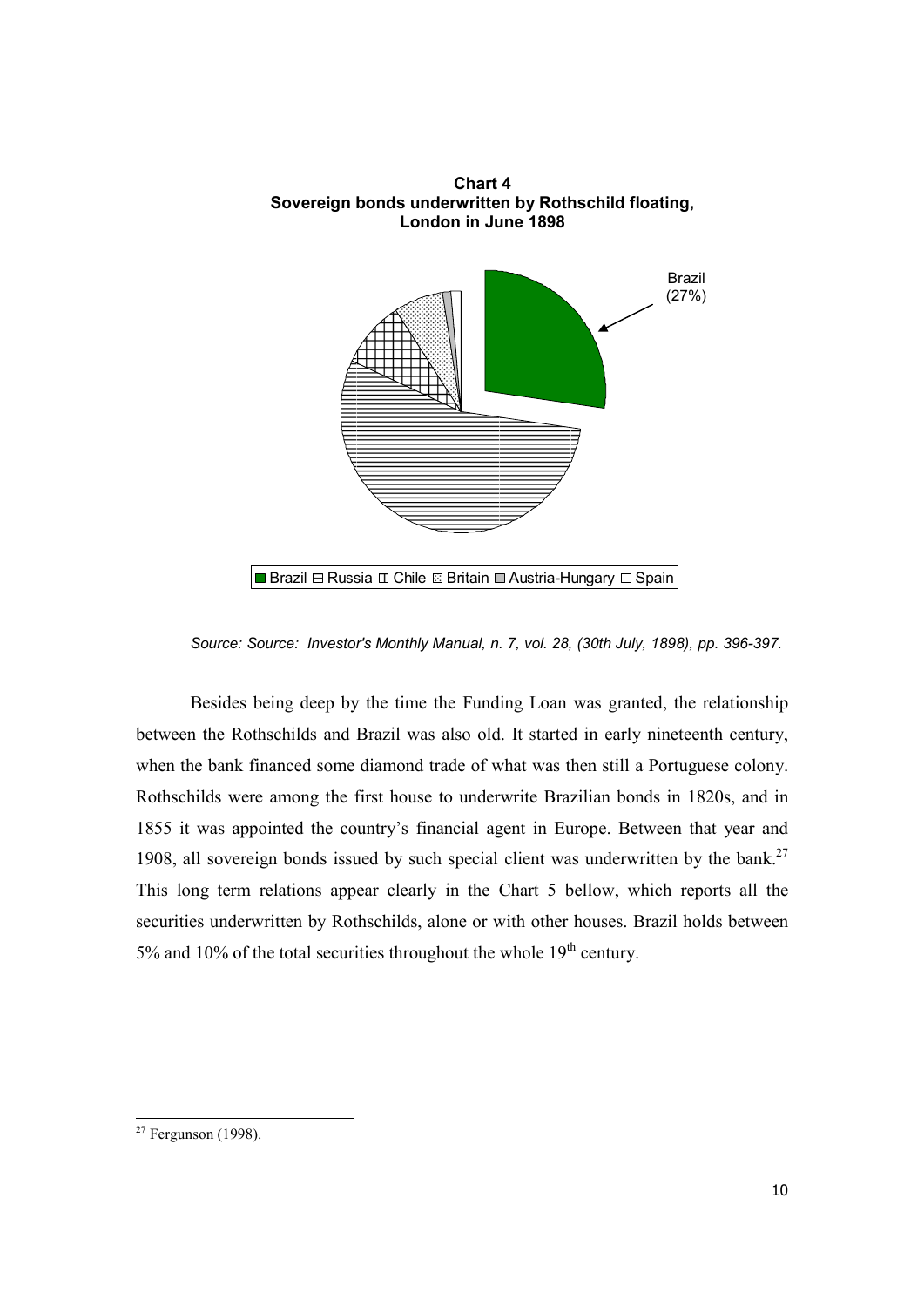

**Chart 5 Total securities issued by London Rothschild, 1818-1897** 

 *Source:* London House of Rothschild, *A century of finance: 1804-1904*. London: Neely, 1905.

In fact, the Rothschild was directly connected to high officials in Rio de Janeiro. Such special relations provided the bank with inside information, which is particularly clear from the Funding Loan correspondence. The operation's contract established that Brazil would burn national currency in an amount equivalent to the bonds issued, implying a fall in monetary stock and the straightening of the national currency.<sup>28</sup> The operation was established at 18d. per *mil-réis*, although the Rothschild proposed to lower the rate to 16d., which would force Brazil to withdraw more liquidity from circulation. The government was inflexible, though, as the 16d. rate would decrease the monetary stock far too much, causing "embarrassments to the National Treasury."<sup>29</sup> The episode shows that the Rothschild interfered in monetary policy, although Brazil was strong enough to negotiate the "ownership" of policymaking with the bank. Secondly, it seems

t <sup>28</sup> Brasil, 1909, p. 20.

 $29$  Ibid, p. 29.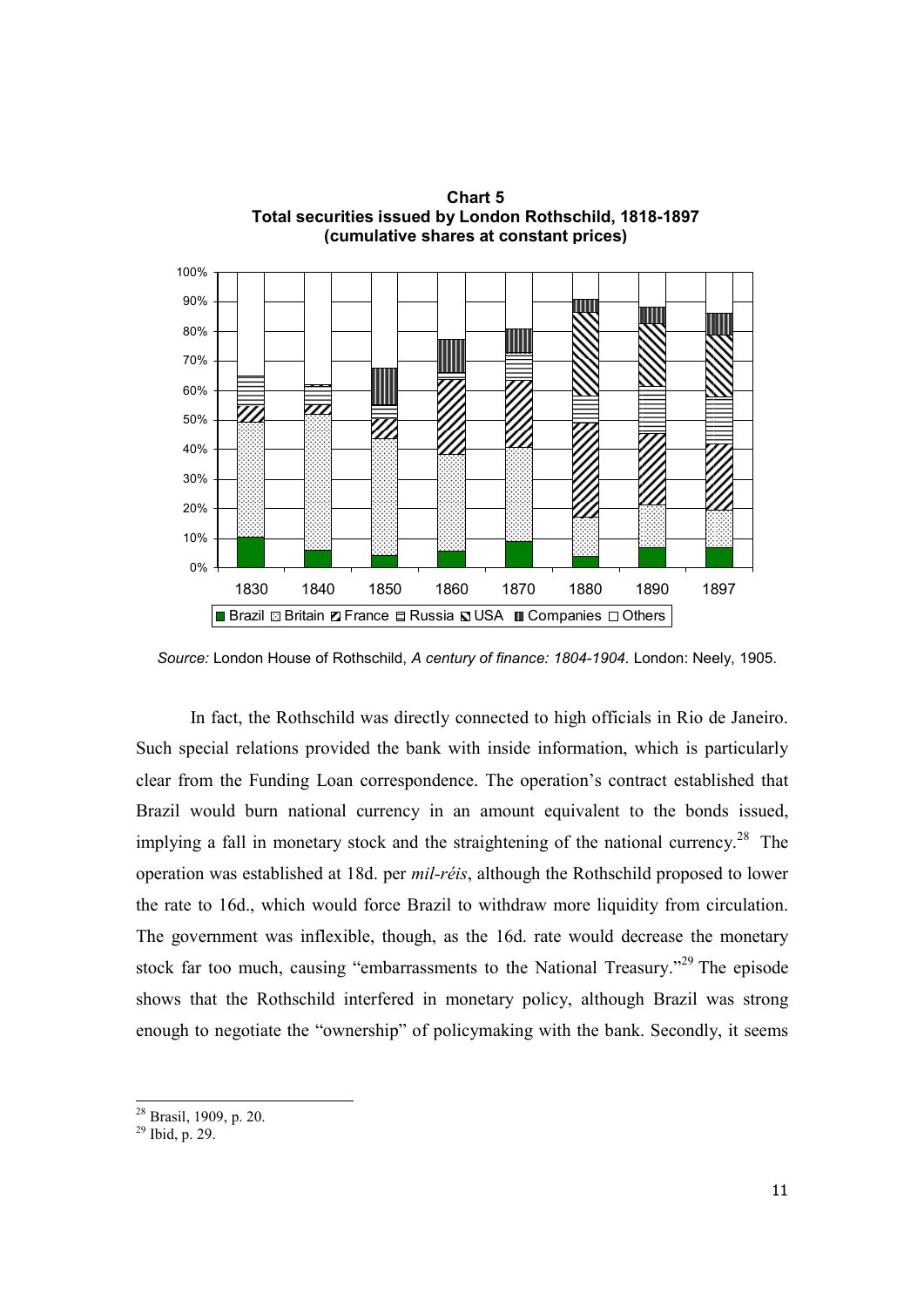that the house understood the need for improving the exchange rate in order to avoid a default.

The bank had actually been informed by the finance minister Bernardino de Campos (1896-1898) about the role played by the weak *mil-réis* in the Brazilian crisis. In a letter sent to the Rothschild in early 1898, the minister declared that depreciation was a "bottomless pit without which Brazil would already have converted the 1890s fiscal deficits into surpluses". <sup>30</sup> Although Campos' point goes too far, exchange rate did deteriorate service capacity. This is shown in Chart 6, according to which *SD/T* would have actually decreased had the exchange rate remained stable at the 1889 level.



*Source: Estatísticas Histórias do Brasil (1987, pp. 570, 571).*

The Rothschild was aware of Brazil's future monetary policy, and therefore expected an improvement in the country's capacity to service the debt. One can assert that the access to inside information convinced the bank to issue the Funding Loan, and perhaps even made it influence bondholders to purchase the bonds. Nevertheless, evidence shows that the Brazilian government pressured the underwriter in order to grant the loan. By early 1898, a letter from president Morais to minister Campos reported that

<sup>1</sup> <sup>30</sup> Ibid, p. 17.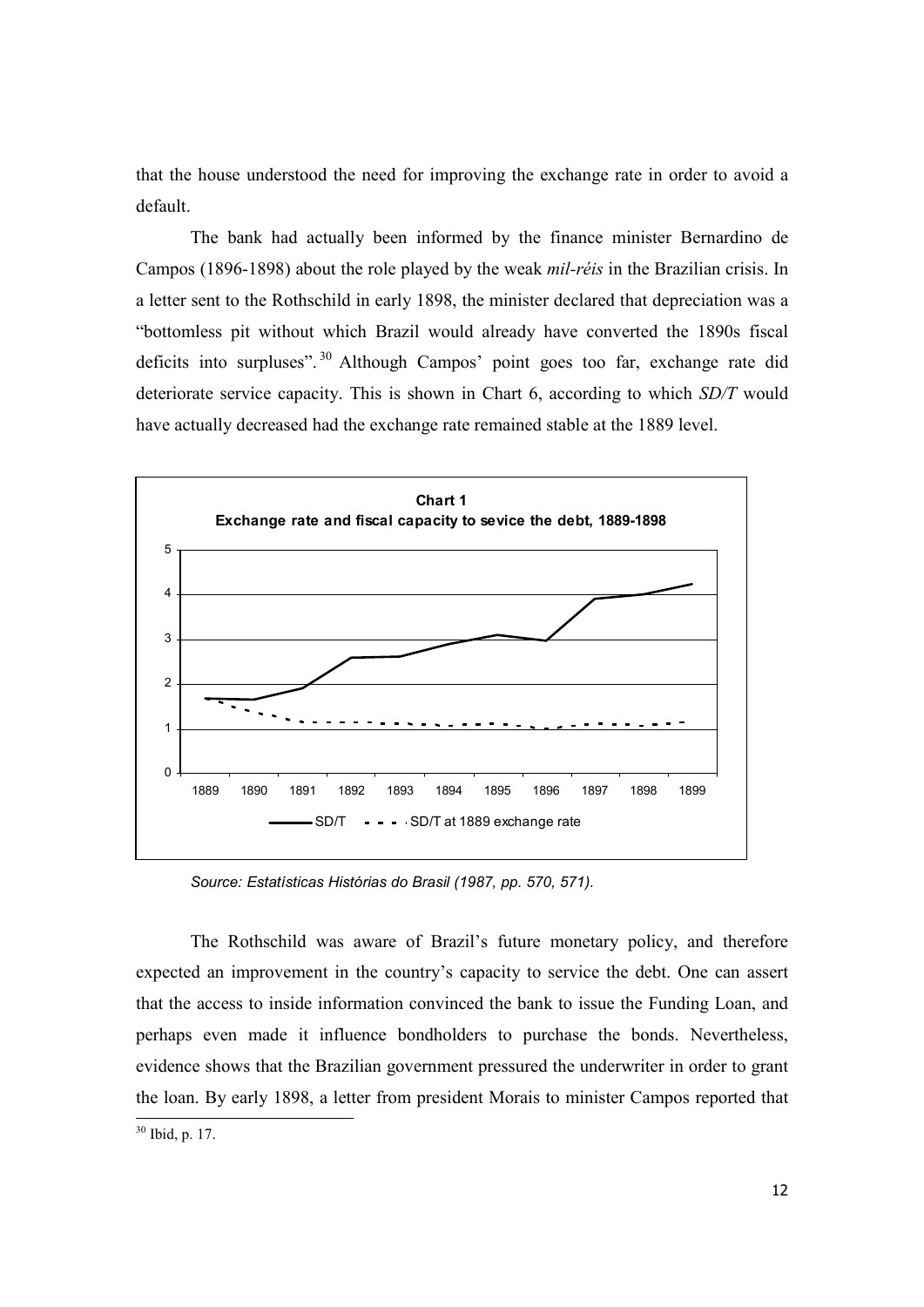the Rothschild was pessimistic about the availability of credit. The bank suggested the leasing of Central do Brazil, the country's main state railway line, as a solution to the crisis. The president then determined an aggressive strategy: the minister was to oppose the railway leasing and to "insinuate that (the government would) be fatally forced to suspend payments abroad if (it) does not obtain the loan."<sup>31</sup>

Such a blackmail strategy worked, as the Funding Loan was arranged two months later. The Rothschild then agreed to "immediately communicate with the Council of Foreign Bondholders" and to "use our best endeavour to induce them to accept the propositions contained in your message".<sup>32</sup> The bank was forced to bailout Brazil, moving "heaven and earth to protect the issues for which they are responsible," as was published in an English periodical at the time.<sup>33</sup> Once agreed to launch the loan, the Rothschild made sure that the client would improve its foreign credit through orthodox monetary policy. In summary, the sequence of correspondence shows that the Funding Loan is explained by path dependency and reputation; inside information played a subsequent role in improving the operation's expected profitability.

# **4 – Conclusion: the underwriter-government game**

The fundamentals proposed in the literature on sovereign debt do not explain why the Rothschild underwrote the Funding Loan. The operation can only be understood if one bears in mind that the banker and the country had a well established relation that created mutual dependence. Brazil needed the Rothschild to borrow abroad, whilst the latter would suffer a serious reputation loss if the bonds it had underwritten went into default.

 This conclusion suggests an agent-principal game that addresses relations between governments and underwriters, a crucial link in the nineteenth century sovereign debt market that the literature often neglects. The game can be proposed as follows: (1) the government decides whether to default based on the cost and benefit of doing so, such as proposed in the literature; (2) the underwriter decides whether to bailout regarding the reputation costs of having some of its bonds in default, as well as possible gains created

 $^{31}$  IHGB, ACP66, DL1592,45

<sup>32</sup> RHA, XI/65/6.

<sup>&</sup>lt;sup>33</sup> The Herapath's Railway, vol. 59, n. 3048 (15<sup>th</sup> October, 1897), p. 1054.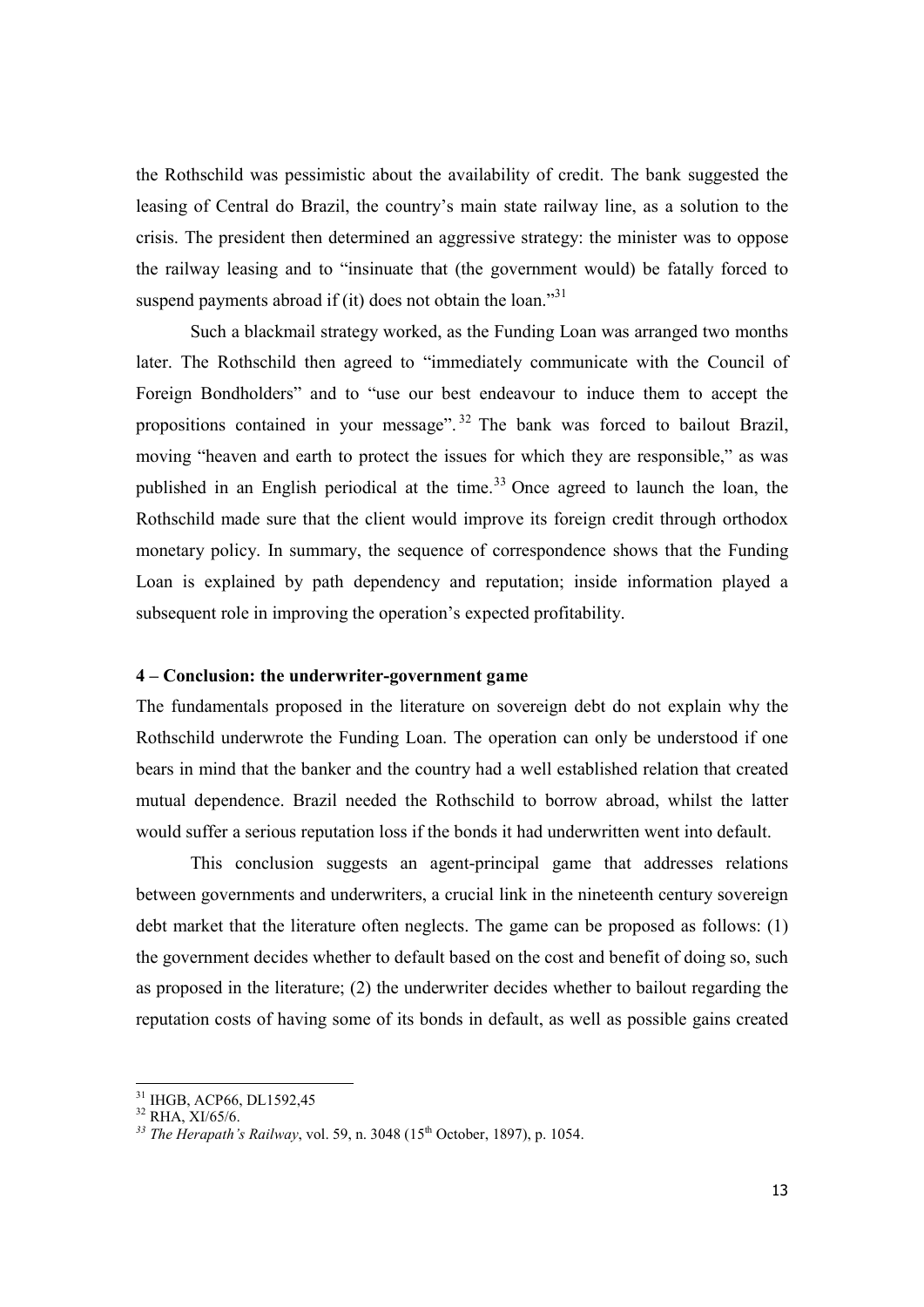by inside information. The game's main contribution is that it considers not only the borrower's but also the underwriter's choices.

 In one extreme situation, represented in game 1 in Chart 7, the underwriter has only underwritten bonds of a certain government that, for some reason, will always be able to borrow through other source. The government would count on a bailout, which incentives bad policymaking and increases the benefit of defaulting vis-à-vis its cost. The debt will eventually be defaulted. The other extreme case, represented in game 2, happens when the country is unimportant for the underwriter, although the latter is the only source of credit to the former. The underwriter would never bailout the government, which would face too high a cost to default.



**Chart 7 Government-underwriter game's results** 

 The results of the 1890s Brazil-Rothschild case is represented by game 3, in which both parts have considerable power over each other. Brazil was able to threaten the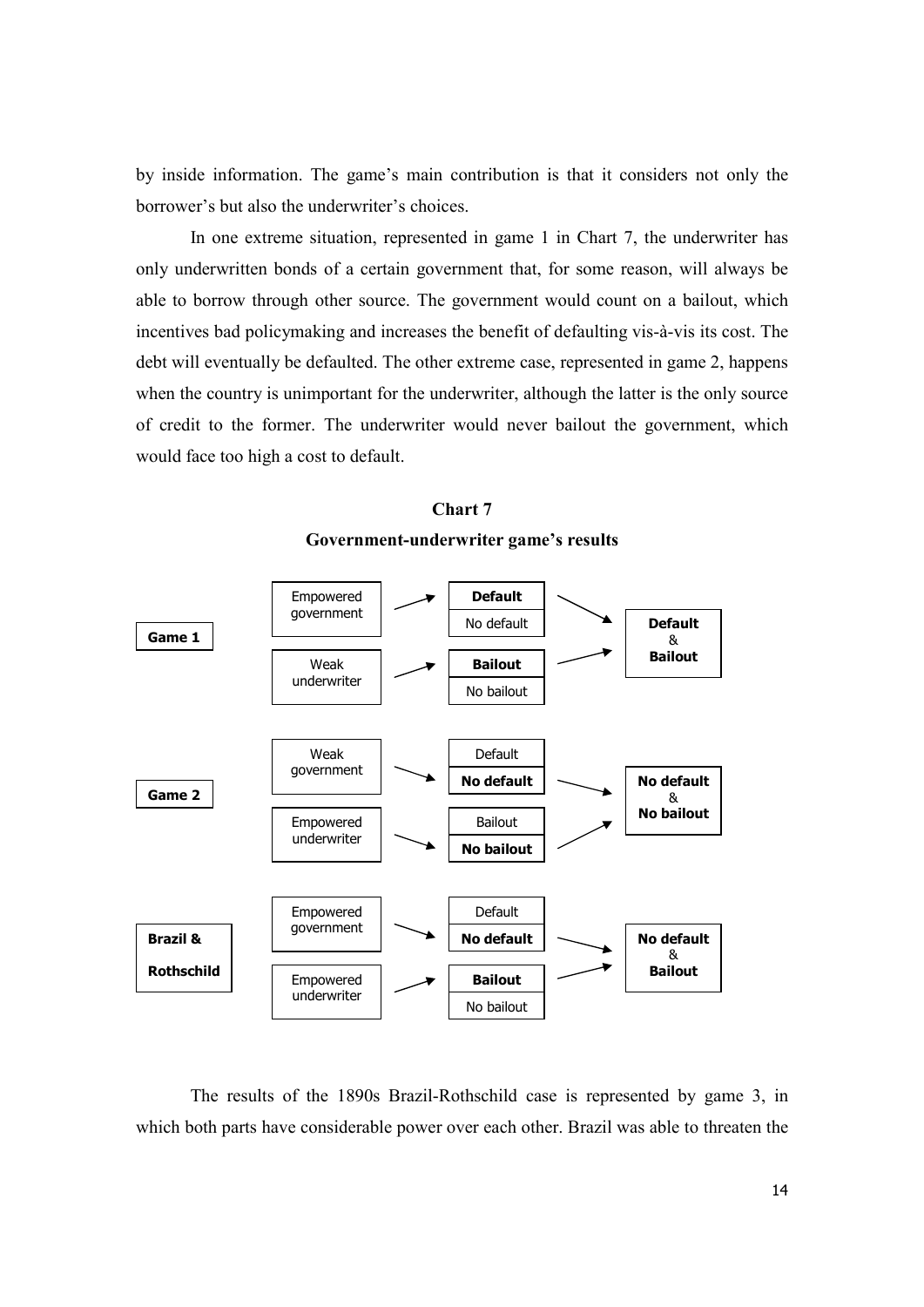Rothschild with a default, although highly dependent on the house to borrow abroad. This situation created the incentive for bad policymaking, which increased the benefit of default. However, the dependence on the underwriter guaranteed high defaulting costs and prevented the suspension of services payment. The Rothschild had two reasons to bailout the government. Firstly, the operation improved the government's finance and decreased its incentive to default. Secondly, inside information seems to have made the bank expect an improvement in the bonds' rating, which actually materialized as shown in Tables 1 and 2.

The government-underwriter games proposed in this paper do not distinguish the "carrot" and "stick" reasons underwriters consider when launching a bailout respectively preventing a default and capturing gains from inside information. In the Funding Loan case, the Rothschild firstly agreed to launch the operation in order to prevent a default. Once the deal was arranged, the bank used its participation in the ownership of Brazil's monetary policy to insure the *mil-réis* appreciation, which increased the country's rating and made the 1898 bonds profitable. In short, the stick rather than the carrot moved the bank. Nevertheless, game 3 explains the main outcomes assessed in this paper: the deterioration of Brazil's fundamentals, the lack of default and, mostly important, the Rothschild decision to underwrite.

### **References**

### **Manuscripts**

ANB - *Arquivo Nacional do Brasil*, Rio de Janeiro.

IHGB - *Instituto Histórico e Geográfico Brasileiro*, Rio de Janeiro.

RHA - *Rothschild Historical Archive*, London.

### **Primary and Official Sources**

*Brasil, Balanço da Receita e Despesa do Imp*é*rio*, Rio de Janeiro: Thypografia Nacional.

\_\_\_\_\_\_\_\_\_ *Balanço da Receita e Despesa da República*, Rio de Janeiro: Imprensa Nacional.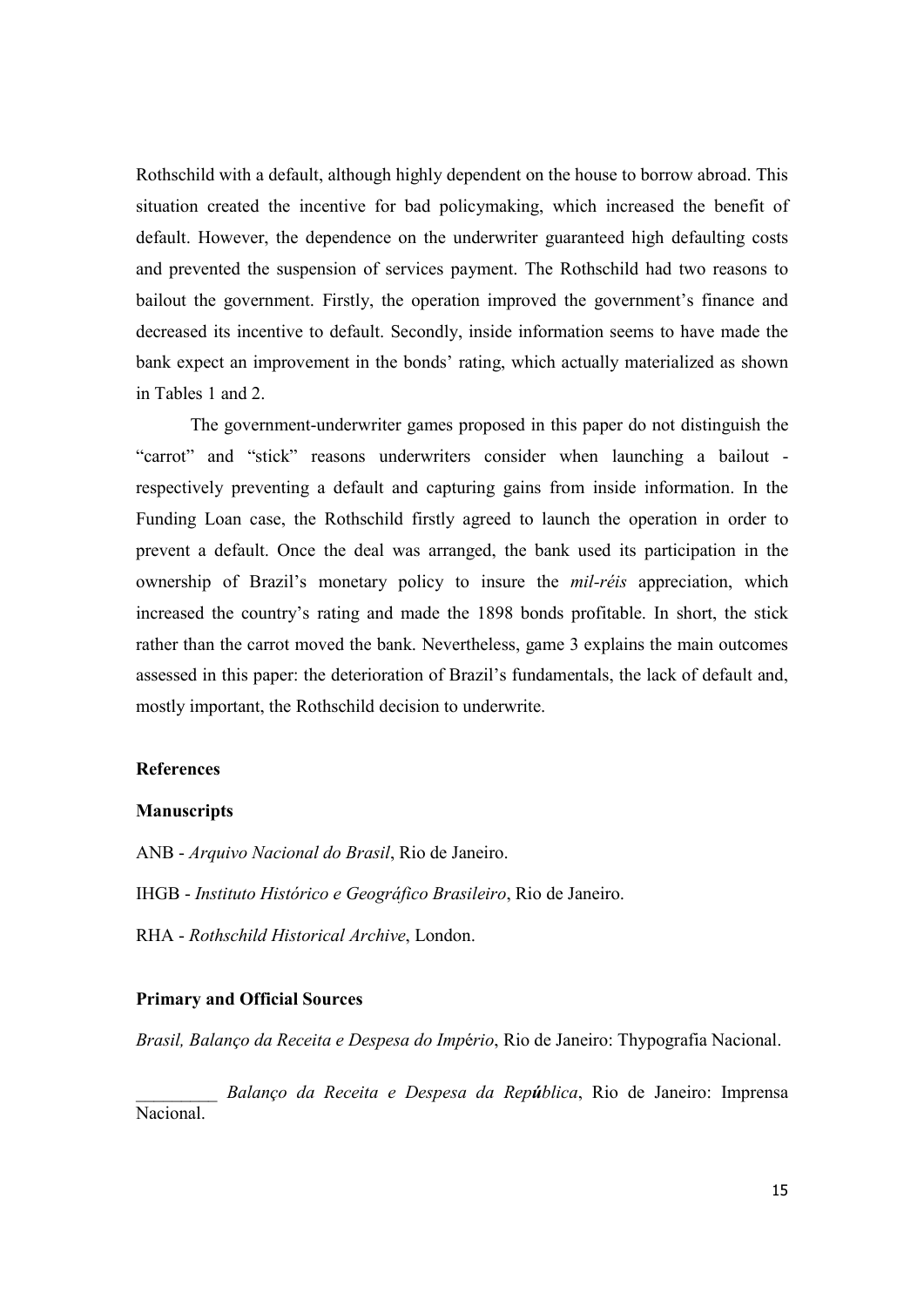\_\_\_\_\_\_\_\_\_ *Funding Loan, acordo do Brasil realizado pelo governo Dr. Prudente de Moraes em 15 de junho de 1898: documentos inéditos*. São Paulo: Duprat, 1909.

\_\_\_\_\_\_\_\_\_ *Contractos de empréstimos em libras esterlinas do Governo Federal*, Rio de Janeiro: Ministério da Fazenda, 1927.

\_\_\_\_\_\_\_\_\_ *Estatísticas Histórica do Brasil*. Rio de Janeiro: IBGE, 1987.

Bouças, V.F., *Finanças do Brasil: Dívida Externa, 1824-1945*. Rio de Janeiro: Ministério da Fazenda, 1955.

London House of Rothschild, *A century of finance: 1804-1904*. London: Neely, 1905.

*The Economist* 

*The Herapath's Railway.* 

*The Investor's Monthly Manual*.

*The Investor's Review* 

## **Secondary Sources**

Abreu, M.P., "Brasil as a debtor, 1824-1931." *Economic History Review*, vol. 59 n. 4 (November 2006), p. 765-787.

Bordo, M, and Rockoff, H., "The gold standard as a housekeeping seal of approval". NBER wp. 5340, 1996.

Bulow, J. and Rogoff, K., "A constant recontracting of sovereign debt". *Journal of Political Economy*, vol. 97, n. 1 (1989), pp. 155-178.

Eichengreen, B., "Historical research on international lending and debt*.*" *Journal of Economic Perspective*, vol 5, n. 2 (1991), p. 149-69.

Fausto, B., *História do Brasil.*, São Paulo: USP, 2002.

Fergunson, N., *The world's banker: the history of the house of Rothschild*. London: Weidenfeld & Nicolson, 1998.

Fishlow, A., *Latin American Nineteenth century public debt: theory and practice*. in Liehr, R. (ed.), *La deuda pública en América Latina en perspectiva histórica*, Madrid: Iberoamericana, 1995.